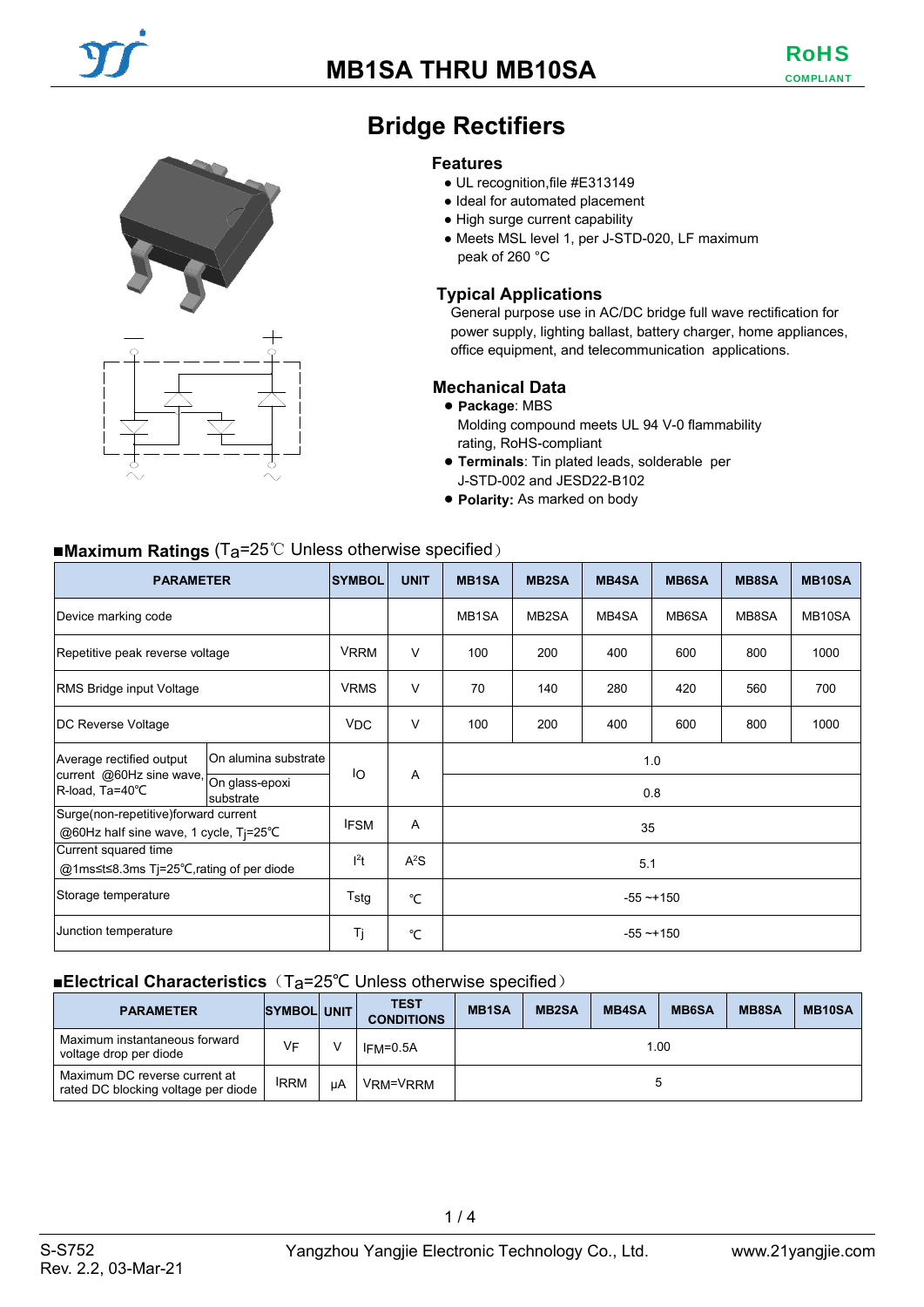

# ■**Thermal Characteristics** (T<sub>a</sub>=25°C Unless otherwise specified)

| <b>PARAMETER</b>                                                                   |                                                       | <b>SYMBOL</b> | <b>UNIT</b> | <b>MB1SA</b> | <b>MB2SA</b> | <b>MB4SA</b> | <b>MB6SA</b> | <b>MB8SA</b> | MB10SA |
|------------------------------------------------------------------------------------|-------------------------------------------------------|---------------|-------------|--------------|--------------|--------------|--------------|--------------|--------|
|                                                                                    | Between junction and ambient,<br>On alumina substrate | $R\theta$ J-A |             | 76.0         |              |              |              |              |        |
| Thermal<br>Between junction and ambient,<br>Resistance<br>On glass-epoxi substrate |                                                       | $R\theta$ J-A | °C/W        | 134.0        |              |              |              |              |        |
|                                                                                    | Between junction and lead                             | $R\theta$ J-L |             |              |              |              | 20.0         |              |        |

# ■**Ordering Information (Example)**

| <b>PREFERED P/N</b> | <b>PACKING</b><br><b>CODE</b> | UNIT WEIGHT $(g)$ | <b>MINIIMUM</b><br><b>PACKAGE(pcs)</b> | <b>INNER BOX</b><br><b>QUANTITY(pcs)</b> | <b>OUTER CARTON</b><br><b>QUANTITY(pcs)</b> | <b>DELIVERY MODE</b> |
|---------------------|-------------------------------|-------------------|----------------------------------------|------------------------------------------|---------------------------------------------|----------------------|
| MB1SA-MB10SA        | F <sub>1</sub>                | Approximate 0.12  | 2500                                   | 5000                                     | 40000                                       | 13' reel             |
| MB1SA-MB10SA        | F <sub>2</sub>                | Approximate 0.12  | 3000                                   | 6000                                     | 48000                                       | 13' reel             |

# ■ **Characteristics(Typical)**

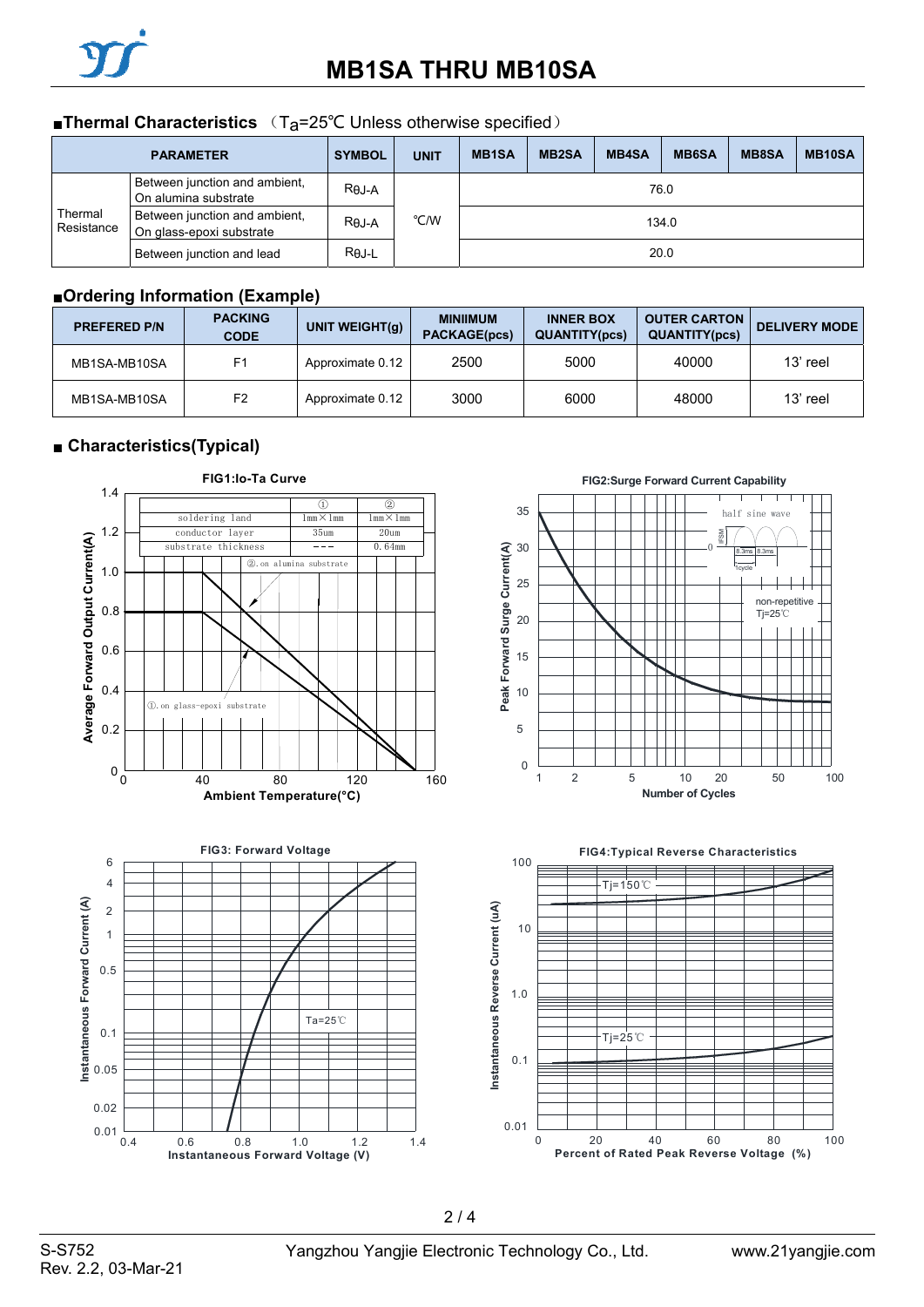

# ■ **Outline Dimensions**



# **■ Suggested pad layout**



| <b>MBS</b> |              |          |  |  |  |
|------------|--------------|----------|--|--|--|
| Dim        | Min<br>Max   |          |  |  |  |
| A          | 3.60<br>4.00 |          |  |  |  |
| В          |              | 7.00 Max |  |  |  |
| C          | 2.20         | 2.60     |  |  |  |
| D          | 4.50         | 4.90     |  |  |  |
| F          | 2.30         | 2.70     |  |  |  |
| F          | 3.00 Max     |          |  |  |  |
| G          | 0.56         | 0.84     |  |  |  |
| Н          | 0.15         | 0.35     |  |  |  |
|            | 1.10         | 2.12     |  |  |  |
| J          | $0.20$ Max   |          |  |  |  |
| Κ          | 0.70         | 1.10     |  |  |  |
|            | 0.95         | 1.53     |  |  |  |

| Dim            | Min  |
|----------------|------|
| P1             | 6.00 |
| P <sub>2</sub> | 2.40 |
| Q1             | 1.84 |
| റാ             | 1.20 |

3 / 4